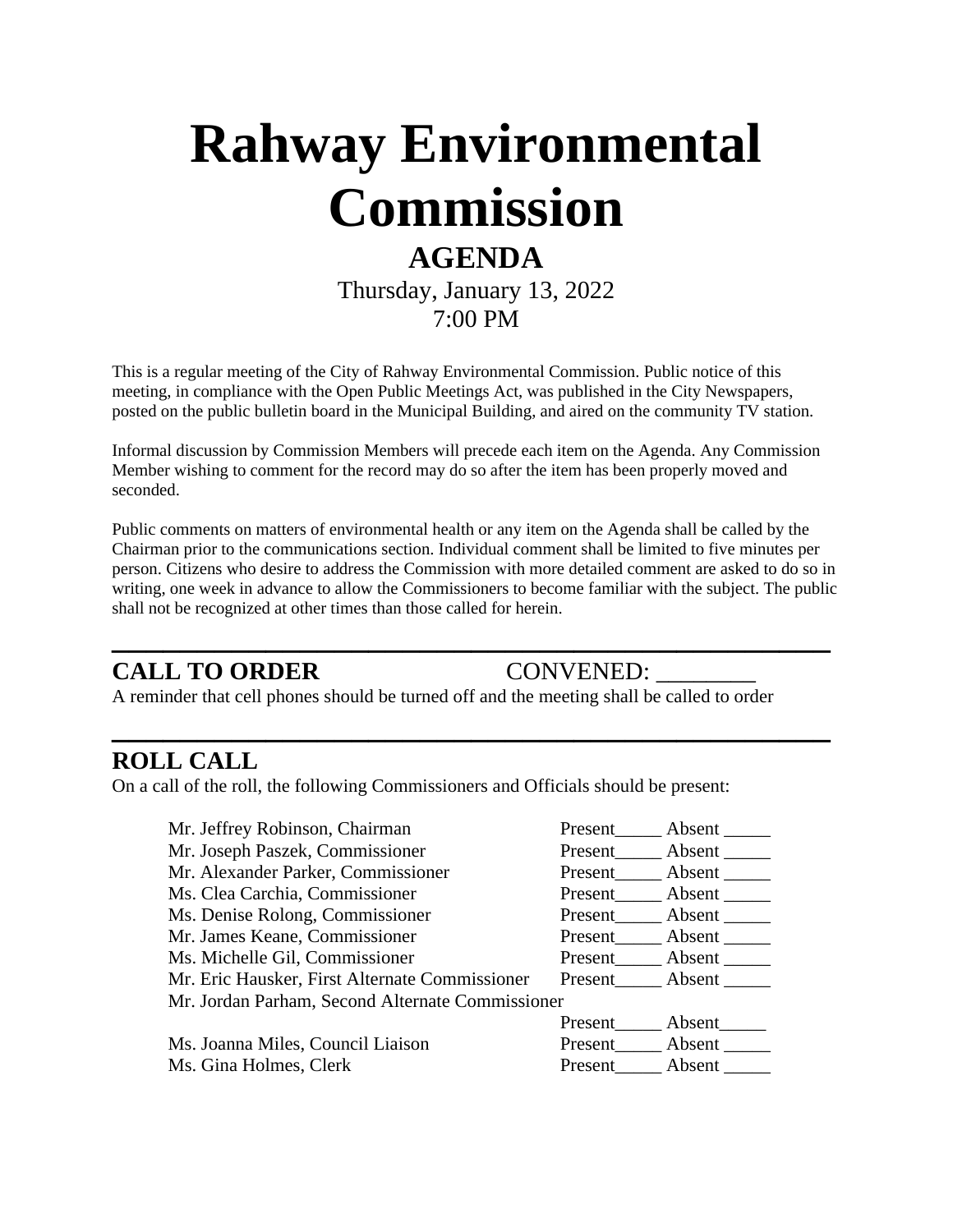# **\_\_\_\_\_\_\_\_\_\_\_\_\_\_\_\_\_\_\_\_\_\_\_\_\_\_\_\_\_\_\_\_\_\_\_\_\_\_\_\_\_ FLAG SALUTE**

#### **MINUTES**

**\_**

Approval of minutes of the Regular Meeting on Thursday, December 2, 2021

Motion \_\_\_\_\_\_\_\_\_\_\_\_\_\_\_\_\_\_\_\_\_\_\_\_\_\_

Seconded \_\_\_\_\_\_\_\_\_\_\_\_\_\_\_\_\_\_\_\_\_\_\_\_

\* Note: only those in attendance at the meeting can move, second or vote on the minutes from that meeting

**\_\_\_\_\_\_\_\_\_\_\_\_\_\_\_\_\_\_\_\_\_\_\_\_\_\_\_\_\_\_\_\_\_\_\_\_\_\_\_\_\_\_**

**\_\_\_\_\_\_\_\_\_\_\_\_\_\_\_\_\_\_\_\_\_\_\_\_\_\_\_\_\_\_\_\_\_\_\_\_\_\_\_\_\_\_**

**\_\_\_\_\_\_\_\_\_\_\_\_\_\_\_\_\_\_\_\_\_\_\_\_\_\_\_\_\_\_\_\_\_\_\_\_\_\_\_\_\_\_**

**\_\_\_\_\_\_\_\_\_\_\_\_\_\_\_\_\_\_\_\_\_\_\_\_\_\_\_\_\_\_\_\_\_\_\_\_\_\_\_\_\_\_**

**\_\_\_\_\_\_\_\_\_\_\_\_\_\_\_\_\_\_\_\_\_\_\_\_\_\_\_\_\_\_\_\_\_\_\_\_\_\_\_\_\_\_**

#### **SPEAKER**

None Scheduled

#### **HEARING OF CITIZENS**

None Scheduled

# **COMMUNICATIONS**

#### **UNFINISHED BUSINESS**

UC Air Traffic Noise Advisory Board (Chairman Robinson is the EC rep to this Board)

Bayway CAP – (Commissioner Paszek is the EC rep to this Board)

Letter to UC Commissioner Chair Al Mirabella – Bazega Park

Letter to UC Parks Director Ron Zuber – Bramhall Road County Park site

Tree Inventory